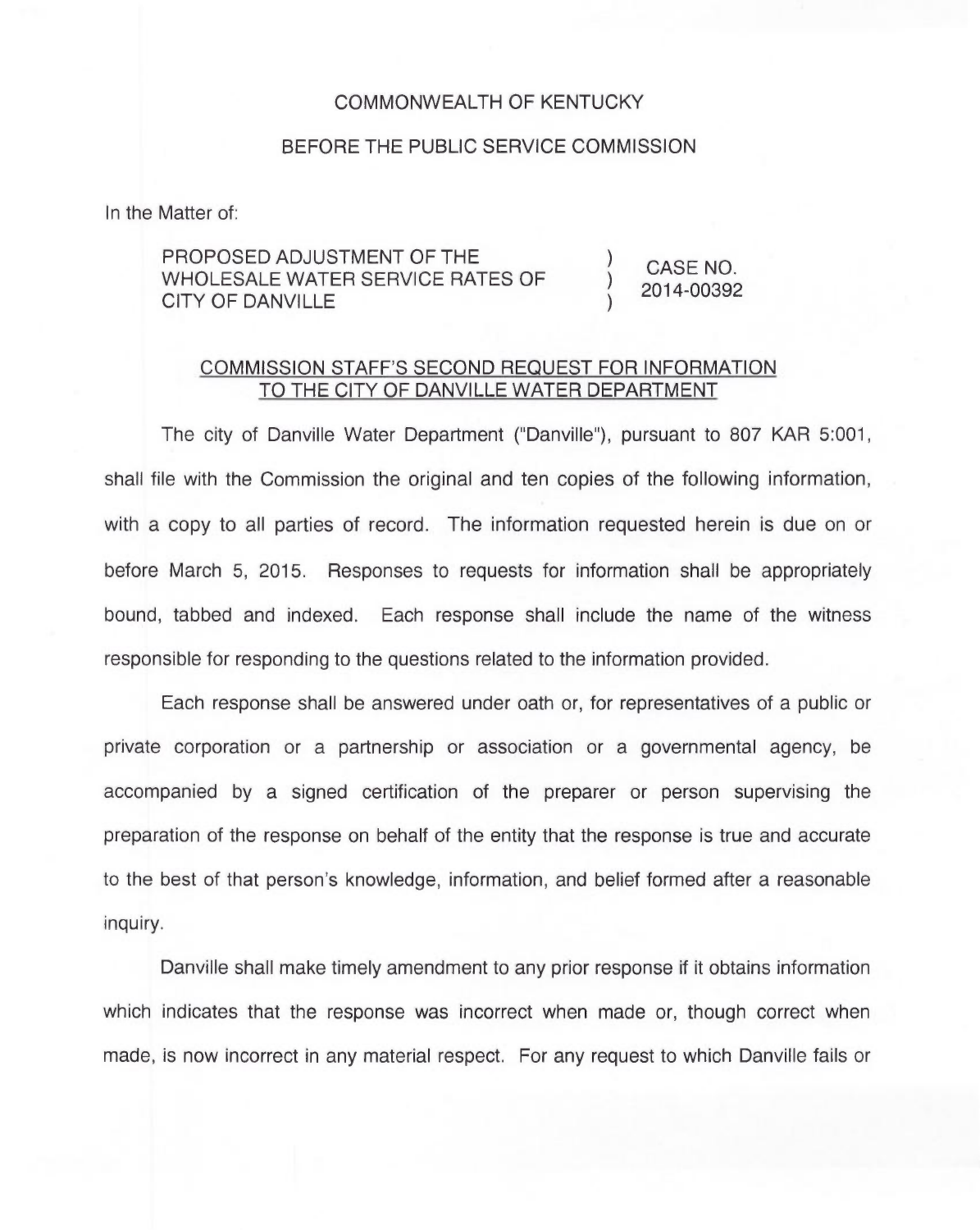refuses to furnish all or part of the requested information, Danville shall provide a written explanation of the specific grounds for its failure to completely and precisely respond.

Careful attention should be given to copied material to ensure its legibility. When the requested information has been previously provided in this proceeding in the requested format, reference may be made to the specific location of that information in responding to this request. When filing a paper containing personal information, Danville shall, in accordance with 807 KAR 5:001, Section 4(10), encrypt or redact the paper so that personal information cannot be read.

1. Refer to Danville's Response to Commission Staff's First Request for Information ("Staff's First Request"), Item 5.b., where Danville states that "[t]he improvements at the raw water intake and new treatment capacity... will be on line in summer 2015..." ("2015 Construction Projects"). The response continues, "... [T]he renovation to the existing filter building..., the additional chemical feed building and the enhanced treatment components will be complete in 2016" ("2016 Construction Projects").

a. Provide a breakdown of the total project cost of  $$28,608,171$ <sup>1</sup> between the 2015 Construction Projects and the 2016 Construction Projects.

b. The Total Project funding consists of: \$12,467,849 of Kentucky Infrastructure Authority ("KIA") loans, \$15,000,000 of United States Department of Agriculture, Rural Development ("USDA-RD") bonds, and \$1.140.322 in Utilities Fund.<sup>2</sup>

 $-2-$ 

<sup>&</sup>lt;sup>1</sup> Danville's Response to the Commission's Order, Appendix B (Ky. PSC Nov. 14, 2014), Item 5.a., the July 14, 2014 Kentucky Infrastructure Authority ("KIA") Conditional Commitment Letter (F13-011 (Increase #2), Appendix A, Project Budget Schedule.

<sup>&</sup>lt;sup>2</sup> Id., Project Funding Schedule.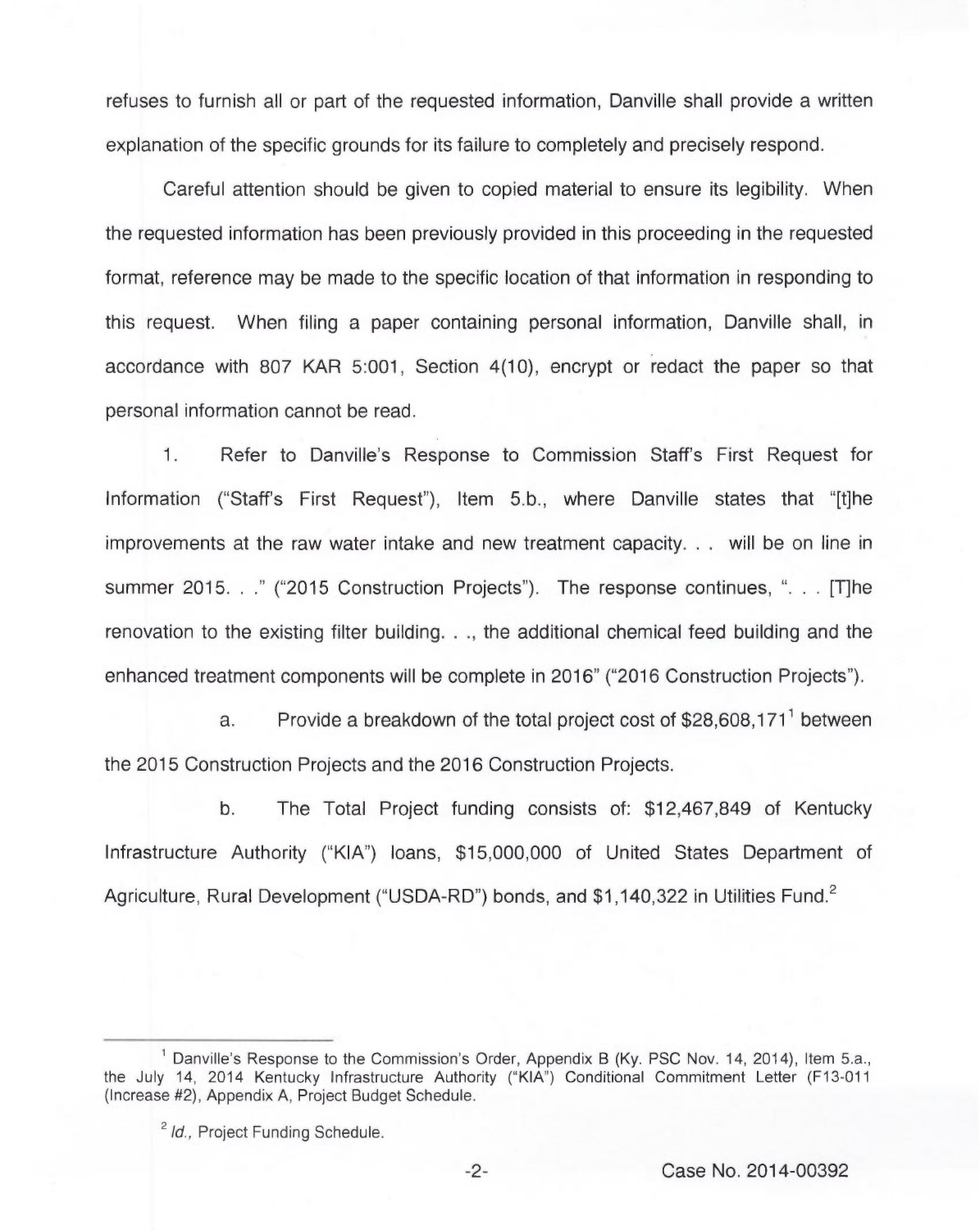c. Provide a breakdown of the Total Project funding between the 2015 Construction Projects and the 2016 Construction Projects.

2. Refer to Danville's Response to Staff's First Request, Item 6.b., where Danville states that "KIA is treating the loan as a construction loan," and in its Response to Item 9 of that same request, Danville explains that USDA-RD will provide a final schedule when the loan is closed. Provide the dates on which Danville expects to close the KIA and USDA-RD loans.

3. Refer to Danville's Response to Staff's First Request, Item 10.b.(1).Confirm that Danville does not have an analysis or study to support the following cost allocation formula: 20.85% of Legislative and Executive Expenses + 35.24% of Finance and Administrative Expenses + 5% of Utility Operational Revenue.

4. Refer to Danville's Response to Staff First Request, Item 14.h. Provide the schedule as requested that lists each expenditure recorded in the account and includes a detailed description of each expenditure listed for each account.

5. In its January 5, 2015 filing, Danville submitted a revised cost-of-service study that used "known and measurable" expense adjustments and a rate funded-capital of \$580,000 rather than depreciation expense. Confirm that the wholesale water rates produced by this cost-of-service study are the rates that are being requested by Danville.

**FER 19 2015** DATED

cc: Parties of Record

Jeff Derouen Executive Director Public Service Commissio P.O. Box 615 Frankfort, KY 40602

Case No. 2014-00392